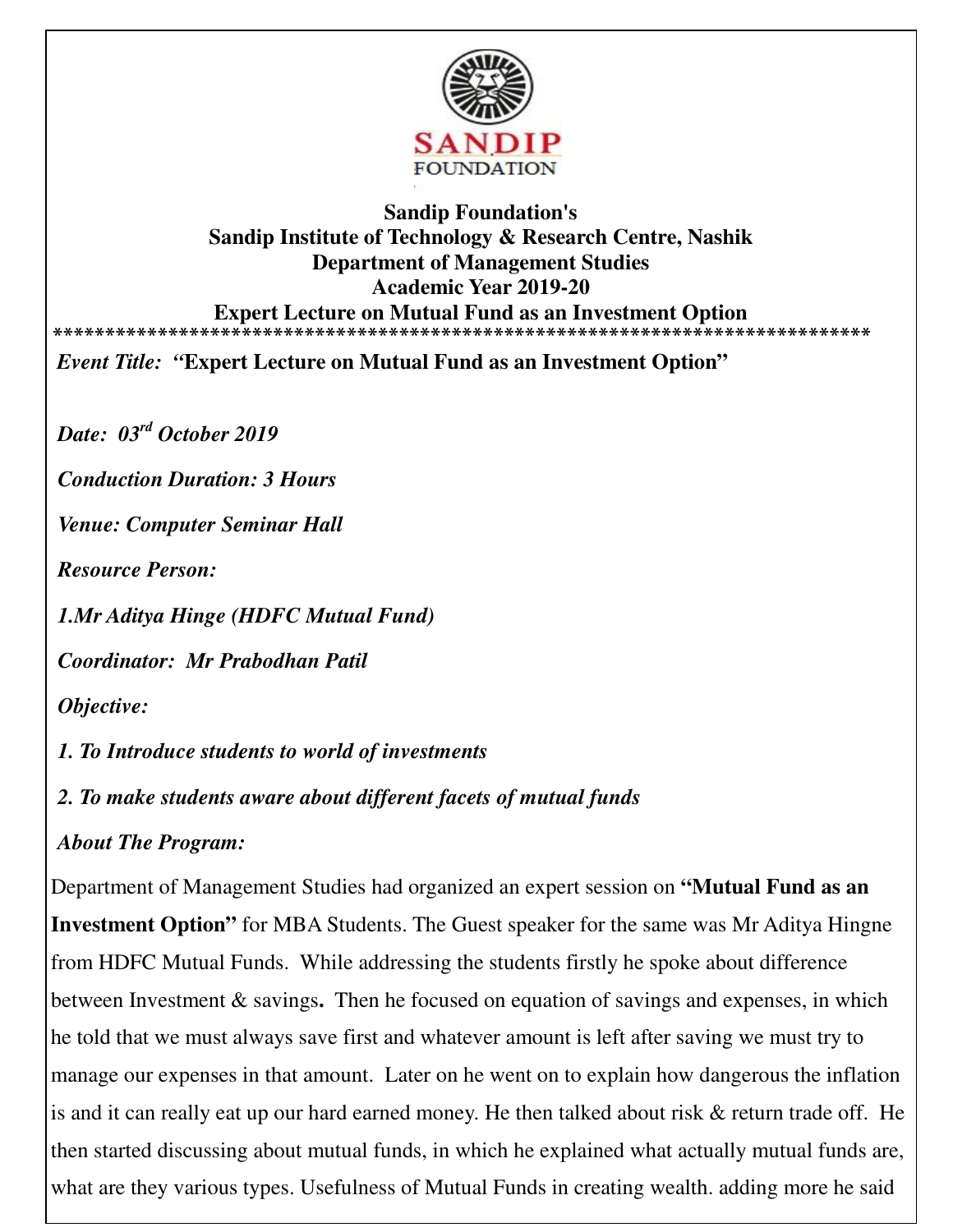mutual fund as an investment tool can be used for meeting long term expenses and expenses which require huge capital outflow such as Buying a house, Car Children education and marriages, it can also used in retirement days . Difference between simple interest and compound interest was also explained. At the end of the session queries of the students related to investment were solved.

### *Outcome:*

# *1. Students got a brief idea regarding the world of investments*

*2. Students were able get knowledge of Investment world, they came to known about various investment avenues and also learnt in depth regarding mutual funds* 

# **Photographs:**